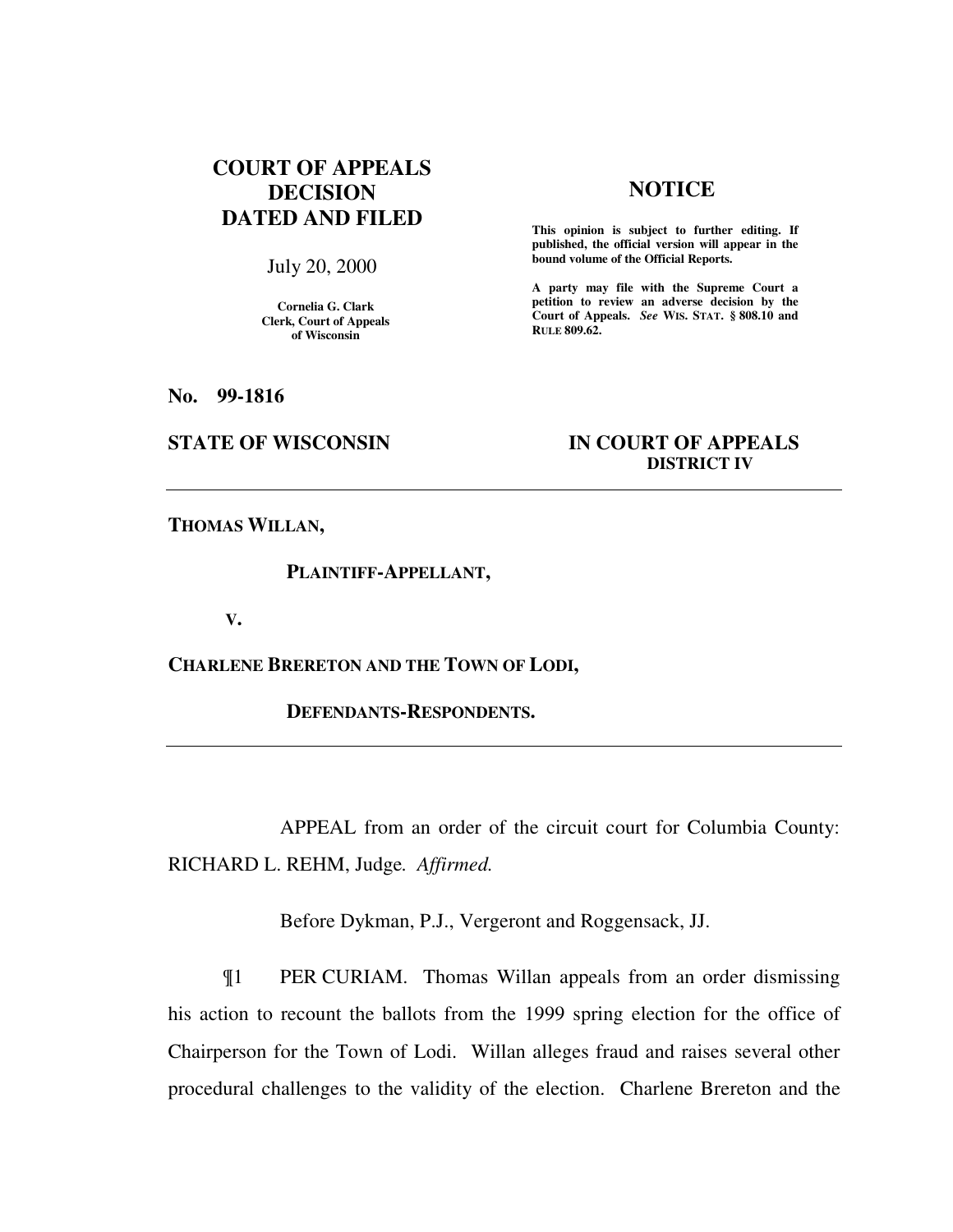No. 99-1816

Town of Lodi (collectively, the Town) respond that Willan lacks standing to challenge the election results because, although he was listed on the ballot, he was ineligible to be a candidate due to a prior felony conviction. The Town also asks that we deem the appeal frivolous and award costs and fees. Having carefully considered all of the parties' arguments, we are persuaded that Willan does lack standing. Accordingly, we affirm the order of the circuit court. We decline, however, to award costs and fees because we are satisfied that Willan's action was brought in good faith and meets the threshold of arguable merit.

# **BACKGROUND**

¶2 In April of 1999, Willan challenged incumbent Charlene Brereton for the office of Chairperson of the Town of Lodi. Willan and Brereton's names both appeared on the ballot. The Board of Canvassers declared Brereton the winner of the election by a vote of 486 to 307. Willan petitioned the Board for a recount, which confirmed that Brereton had won the election by 179 votes. After Willan successfully challenged the first recount in the circuit court on procedural grounds, the Board conducted a second recount with the same results. Willan then filed an amended complaint in the circuit court, alleging various irregularities in the election procedure. The circuit court dismissed Willan's action for failure to state a claim, and he appealed.

¶3 While his appeal was pending, we were asked to remand the matter to the circuit court for a hearing to determine whether Willan lacked standing because he had been convicted of a felony. We did so. On remand, the circuit court found that Willan had been convicted in Georgia in 1981 of felony burglary. He was sentenced under the Georgia Youthful Offender Act to an indeterminate prison term and was paroled in 1982. In 1984, the Georgia State Board of Pardons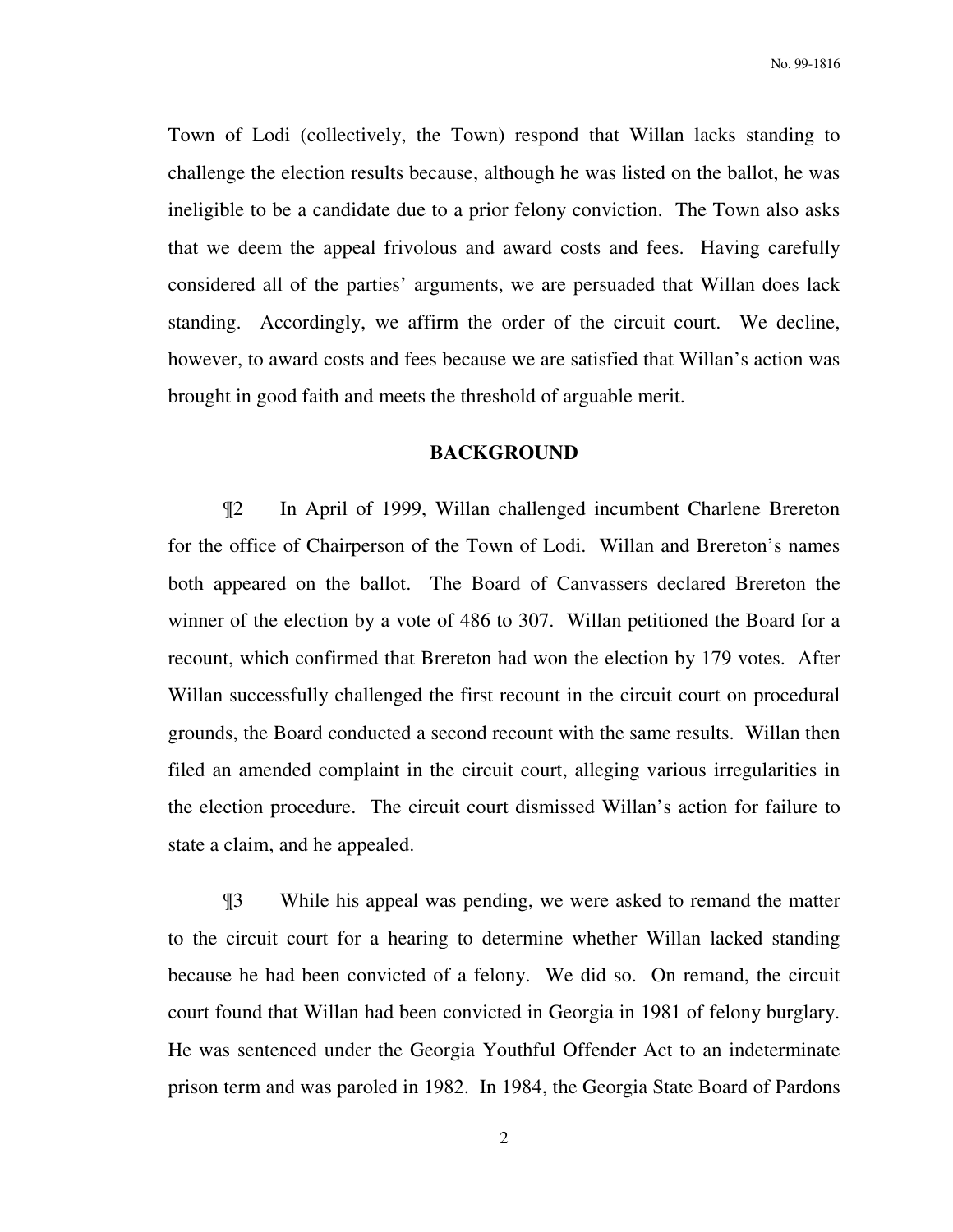and Paroles discharged Willan's sentence and issued a certificate restoring all of his civil and political rights, with the exception of the right to possess a firearm. Based on this record, the circuit court determined that Willan was ineligible to hold public office in Wisconsin and, therefore, that he lacked standing to challenge the election results. Willan's initial claims and the standing issue are now before this court for review.

# **STANDARD OF REVIEW**

¶4 Whether a plaintiff has standing to bring a particular issue before a court is a question of law, which we decide independently of the circuit court's decision. *See Le Fevre v. Schrieber*, 167 Wis. 2d 733, 736, 482 N.W.2d 904 (1992).

# **ANALYSIS**

¶5 The doctrine of standing requires a party to have a sufficient stake in an otherwise justiciable controversy to obtain judicial resolution of that controversy. *See State v. Iglesias*, 185 Wis. 2d 117, 132-33, 517 N.W.2d 175 (1994). By statute, "[a]ny candidate voted for at any election" may request a recount from the Board of Canvassers, and "any candidate … aggrieved by the recount may appeal to circuit court." WISCONSIN STAT.  $\S 9.01(1)(a)$  and  $(6)(a)$  $(1997-98).$ <sup>1</sup>

¶6 The Town contends that although Willan appeared on the ballot and received votes, he was not a "candidate" for the office of Chairperson of the Town

-

<sup>1</sup> All references to the Wisconsin Statutes are to the 1997-98 version unless otherwise noted.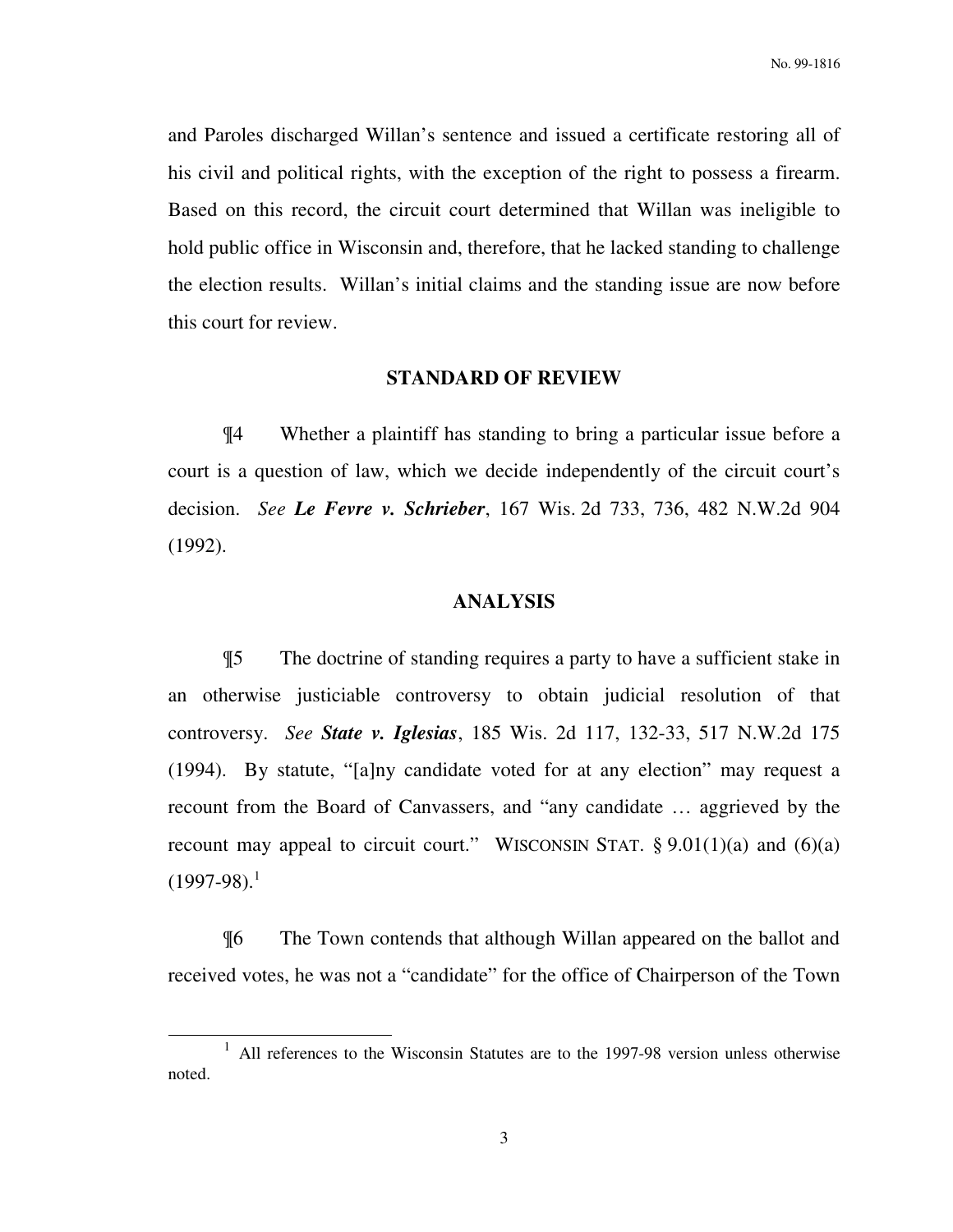Board because, under the state constitution, he was ineligible to run for or hold that office. Article XIII, § 3 of the Wisconsin Constitution provides in relevant part:

> (2) No person convicted of a felony, in any court within the United States … shall be eligible to any office of trust, profit or honor in this state unless pardoned of the conviction.

> (3) No person may seek to have placed on any ballot for a state or local elective office in this state the name of a person convicted of a felony, in any court within the United States … unless the person named for the ballot has been pardoned of the conviction.

¶7 Willan concedes that he was convicted of burglary in Georgia in 1981. However, he argues that he should nonetheless be considered a candidate for office entitled to standing because: (1) he received votes; (2) the evidence of his burglary conviction was not properly before the court; (3) the conviction did not count as a felony because it was entered under the Georgia Youthful Offender Act; (4) the usual disabilities of conviction did not apply because he entered a no contest plea; and (5) the order restoring his civil and political rights was the equivalent of a pardon. We will address each argument in turn.

¶8 We first note that, unlike the "voted-for" standard required to request a recount from the Board, the standard for judicial review specifically requires that a candidate for office be "aggrieved" in order to obtain standing. *Compare* WIS. STAT. § 9.01(1)(a), *with* § 9.01(6)(a). We agree with the circuit court that a person running for office could not be aggrieved by any election irregularities if he or she was not eligible to run for or hold that office in the first place. Therefore, regardless of the votes Willan received, his standing to challenge the election in the circuit court turns upon the application of the constitutional ineligibility provisions set forth in article XIII, § 3.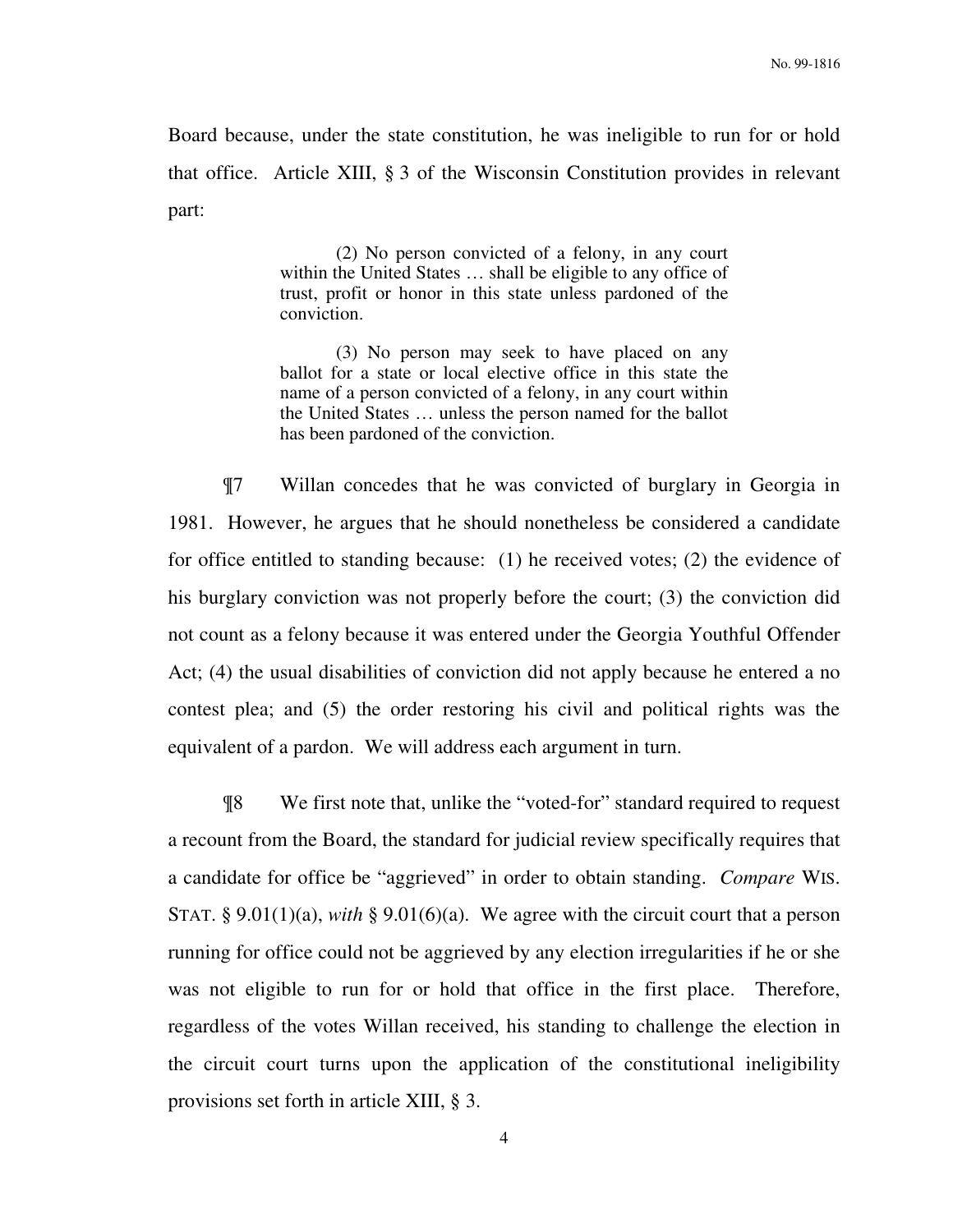¶9 The record contains copies of several documents from the Clerk of the Superior Court for Liberty County, Georgia, showing that: (1) Willan was convicted of felony burglary on March 2, 1981; (2) he was sentenced under the Youthful Offender Act to an indeterminate term of no more than six years in prison; (3) he was paroled on May 19, 1982; (4) he was discharged from his sentence effective February 24, 1984; and (5) all disabilities from his sentence were removed, and all civil rights, except for the right to possess firearms, were restored on the discharge date. The Town also submitted an affidavit from the custodian of Georgia's clemency records stating that Willan had never been granted a pardon or any other form of clemency by the State of Georgia and continued to be ineligible to possess firearms.

¶10 The documents all appear to be in proper form. Willan claims that the circuit court should not have considered them because they were illegally obtained. However, he does not cite any state or federal statutes that would prohibit an open records request for these documents. Moreover, even if there is some confidentiality law that limits the dissemination of conviction information as Willan claims, such a law would apply to the custodian of records. We see no impropriety in the Town's request and conclude that the circuit court properly admitted the documents.

¶11 The Georgia Youthful Offender Act of 1972 was designed to provide educational programs, vocational training and other treatment designed to correct "the antisocial behaviors of youthful offenders" between the ages of seventeen and twenty-five. *See* GA. CODE ANN. § 42-7-2 (1999). The Youthful Offender Act relates to sentencing and does not contain any provision expunging a conviction upon completion of the sentence. *See Lazenby v. State*, 470 S.E.2d 526, 529 (Ga. Ct. App. 1996). Therefore, the fact that Willan was sentenced under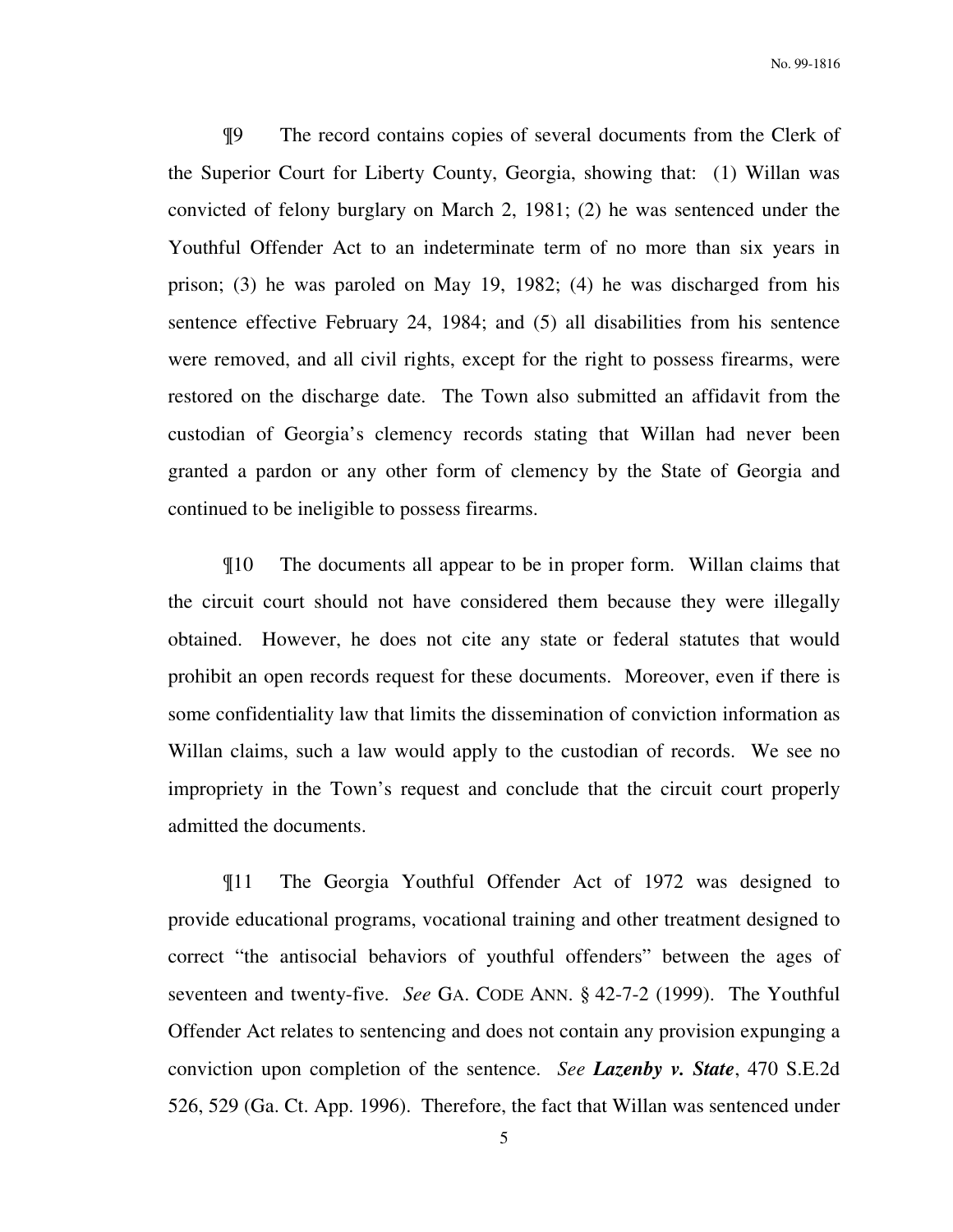the Youthful Offender Act has no bearing on the classification of his conviction as a felony.

¶12 Willan claims that the trial court erroneously determined that he had entered a guilty plea rather than a plea of no contest. However, this is a distinction without a difference in this case. The constitutional provision barring unpardoned felons from holding office in Wisconsin applies to all felons, regardless of whether they were convicted following a trial or a plea. It is therefore irrelevant whether Willan pled no contest to the burglary charge.

¶13 Finally, Willan maintains that the Georgia order restoring his civil and political rights grants him the right to hold office. It does appear that an offender is allowed to hold public office in Georgia upon the restoration of his civil rights, *see Harrison v. Wigington*, 497 S.E.2d 568, 570 (Ga. 1998); however, that is not the law in this state. Here, the mere restoration of civil rights is insufficient to remove a felon's ineligibility to hold public office. *See State v. Village of Lyndon Station*, 98 Wis. 2d 229, 246, 295 N.W.2d 818 (Ct. App. 1980) (offender who had obtained restoration of his civil rights under the predecessor to WIS. STAT. § 304.078 was nonetheless ineligible to hold office of police chief), *aff'd*, 101 Wis. 2d 472, 305 N.W.2d 89 (1981). Under our state constitution, a pardon is required before a convicted felon may hold office. *See* WIS. CONST. art. XIII, § 3. This requirement is a rational measure designed to maintain confidence in public officials and has recently passed scrutiny under federal constitutional standards. *See Swan v. LaFollette*, 231 Wis. 2d 633, 642-43, 605 N.W.2d 640 (Ct. App. 1999).

¶14 A pardon is a form of clemency that constitutes complete forgiveness of the offense committed. *See* Bruce R. Bauer, *Executive Clemency in*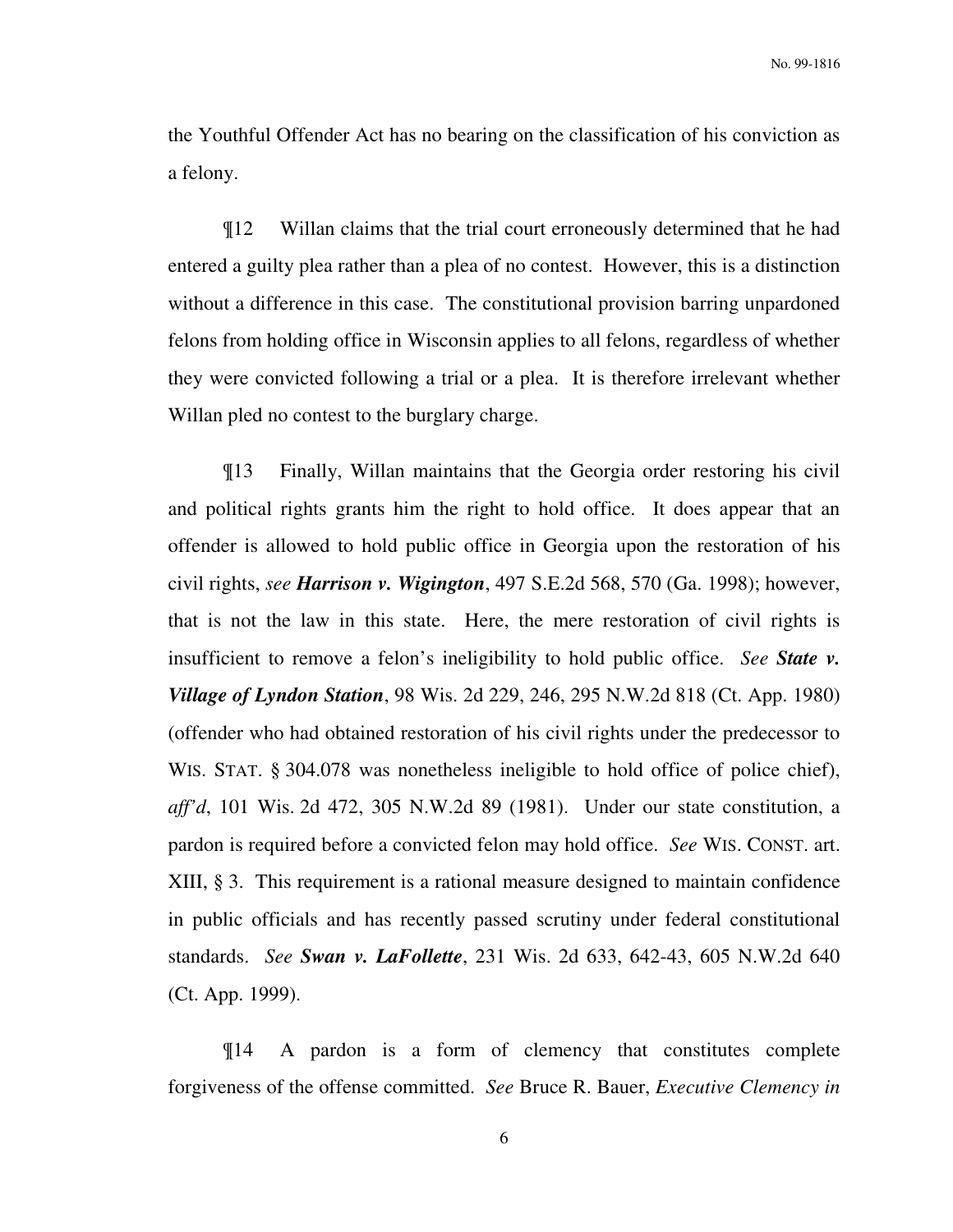*Wisconsin: Procedures and Policies,* 1973 WIS. L. REV. 1154, 1154. Unless otherwise stated, it removes all disabilities of conviction. *See* Benjamin J. Rosenthal, Note, *Restoration of the Civil Rights of Convicted Criminals*, 1951 WIS. L. REV. 378, 381. In addition to restoring civil rights, a pardon may also signify a favorable review of the offender's character. *See* 60 Wis. Op. Att'y Gen. 452, 453 (1971). In Wisconsin, the power to grant pardons is vested in the governor. *See* WIS. CONST. art. V, § 6.

¶15 An order restoring civil rights does not constitute a pardon under either Wisconsin or Georgia law. *See Village of Lyndon Station*, 98 Wis. 2d at 246; *Harrison*, 497 S.E.2d at 570. It merely acts to remove some of the disabilities imposed by law upon those convicted of a crime. *See Harrison*, 497 S.E.2d at 569; *see also* WIS. STAT. § 304.078 and WIS. CONST. art. III, § 2(4) (providing that felons may be excluded from voting "unless restored to civil rights"). Therefore, whatever effect the Georgia order restoring Willan's civil rights may have in that state, it does not remove his ineligibility for public office in this state. The circuit court correctly determined that Willan lacks standing to challenge the election results for the Lodi Town Chair due to his unpardoned felony conviction.

¶16 In light of our conclusion that Willan lacks standing, we do not address his other claims. We are satisfied, however, that Willan had a good faith basis for initiating this appeal.

# *By the Court.—*Order affirmed.

 This opinion will not be published. *See* WIS. STAT. RULE 809.23(1)(b)5.